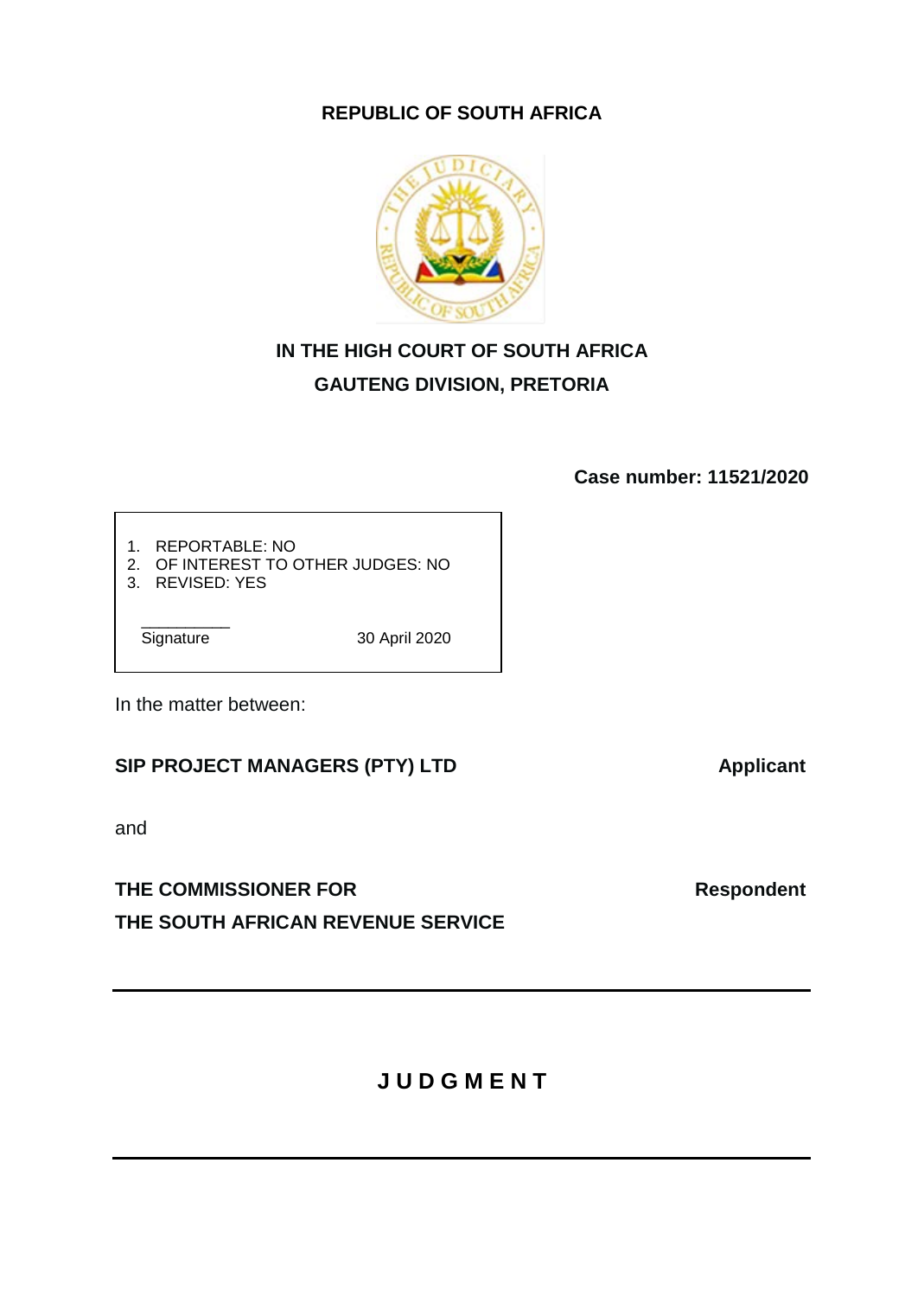#### **M M Lingenfelder A J**

### **INTRODUCTION**

- 1. In this application the applicant asks for declaratory relief, namely that the respondent's notice to appoint a third party in terms of the provisions of sec 179 of the Tax Administration Act, 28 of 2011, as amended be set aside and declared null and void; and that the respondent is ordered to repay to the applicant the amount of R1 261 007, 00 which was paid over by the third party to the respondent in terms of the notice together with interest.
- 2. The applicant relies on various grounds for the relief sought. The applicant contends that no letter of demand was delivered prior to the issue of the third party notice as required by sec 179 of the Act. If the court should find that such a letter or letters were delivered, the applicant contends that the letters were either premature as the tax debt was not yet payable at the time, or the 10-business day period prior to the issue of the third party notice had not yet expired by the time that the notice was in fact delivered.
- 3. The respondent contends that a valid letter of demand as required by the Act was delivered. The respondent relies on the letter of demand dated 7 November 2019 as a final letter of demand that was delivered to the applicant.

#### **BACKGROUND**

4. The applicant is a well-established construction company who has been in business for 36 years and is a registered taxpayer with an e-filing profile. In June 2019 a tax assessment was issued in terms whereof the respondent owed the applicant a refund amount of approximately R1,6 million. The respondent then chose to verify the assessment and requested certain additional documents. These documents were never furnished, and as a result an additional assessment was then issued by the respondent in terms whereof the previous assessment was reversed, and the applicant was assessed to owe the respondent an amount of R1 233 231.00. This assessment was uploaded on the applicant's e-filing profile, but due to no fault on the side of the respondent, it did not come to the applicant's notice.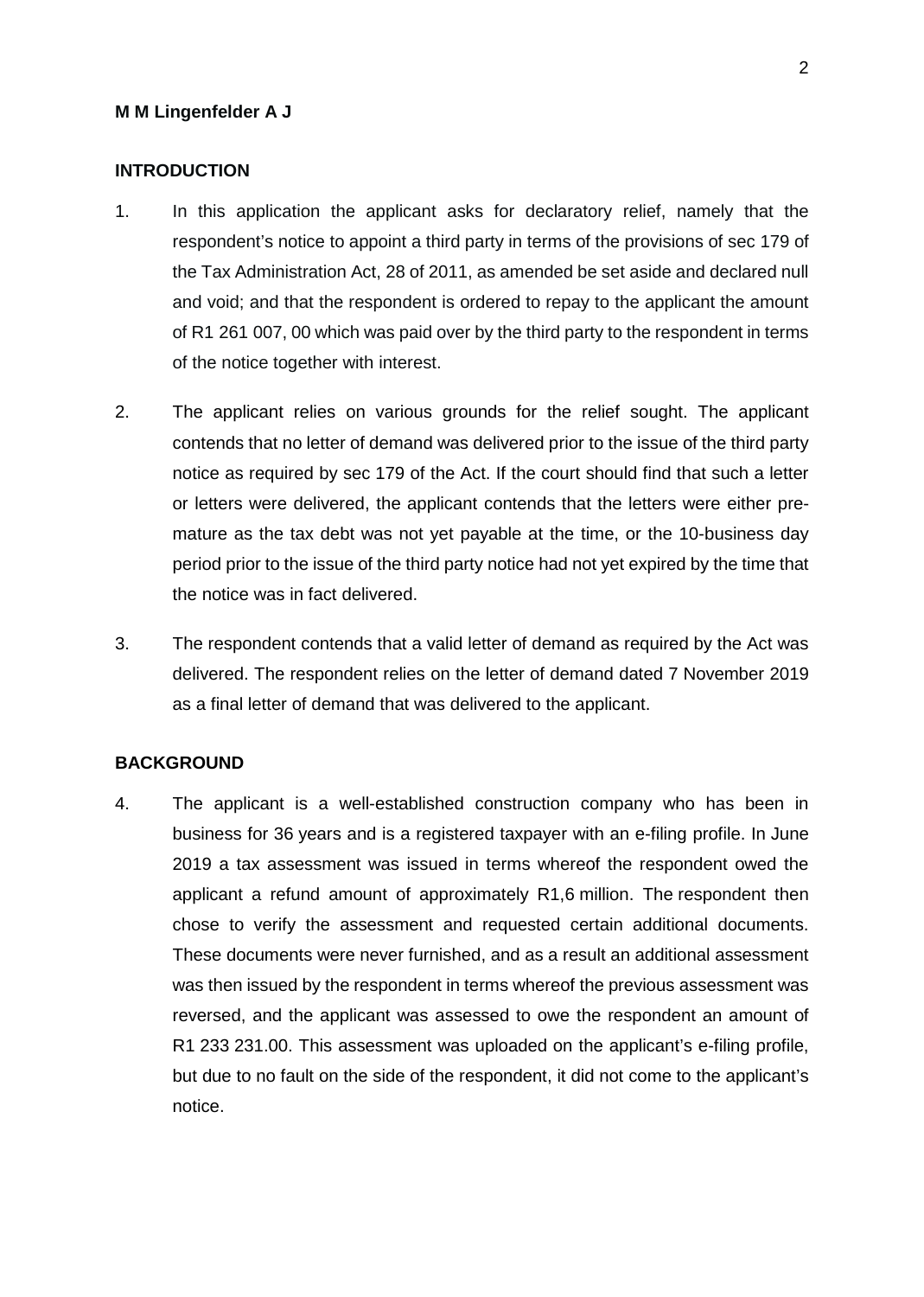- 5. The additional assessment complied with the requirements set out in the Act and the validity of the assessment is not in dispute for purposes of this application. The date for payment of the amount by the applicant as required by sec 96(*f*) is reflected on the assessment as 30 September 2019.
- 6. The applicant's accountant. Mr. Abrahamson, who is the deponent to the founding affidavit, states that he first became aware of the additional assessment on 6 February 2020. On this day the applicant informed him that Standard Bank had received notification to pay an amount of R1 262 007.00 over to the respondent from the applicant's bank account. He then scrutinized the applicant's e-filing profile and became aware of the additional assessment of 9 October 2019. There was no letter of demand to be found on the e-filing profile of the applicant, pursuant to the non-payment of the assessed amount. A copy of a screenshot of the applicant's efiling tax profile is annexed to his affidavit as Annexure DA 7. This annexure reflects the correspondence uploaded by the respondent on the applicant's e-filing profile.
- 7. He immediately lodged an objection against the assessment, applied for condonation for the late-filing of the objection and applied for suspension of payment of the amount assessed until finalization of the objection. However, the funds had already been removed from the applicant's bank account and paid over to the respondent.
- 8. Mr. Abrahamson managed to contact the SARS official whose name was reflected on the third party appointment letter to Standard Bank, Mrs. Tati, telephonically on 7 February 2019. She advised him that 3 letters of demand were sent before the third party appointment letter was issued, namely on 7 November 2019, 11 November 2019 and 22 January 2020. She forwarded copies of these 3 letters to Mr. Abrahamson on this day.
- 9. Upon an enquiry from Mr. Abrahamson as to where these letters can be found on the applicant's e-filing profile, she stated that "the final demand show on the SARS e-filer view". Mr. Abrahamson is adamant that none of these letters were sent to either him or the applicant or loaded onto the applicant's e-file profile. What is of importance is that none of the 3 letters referred to by the respondent, appears on the e-filing profile Annexure DA 7.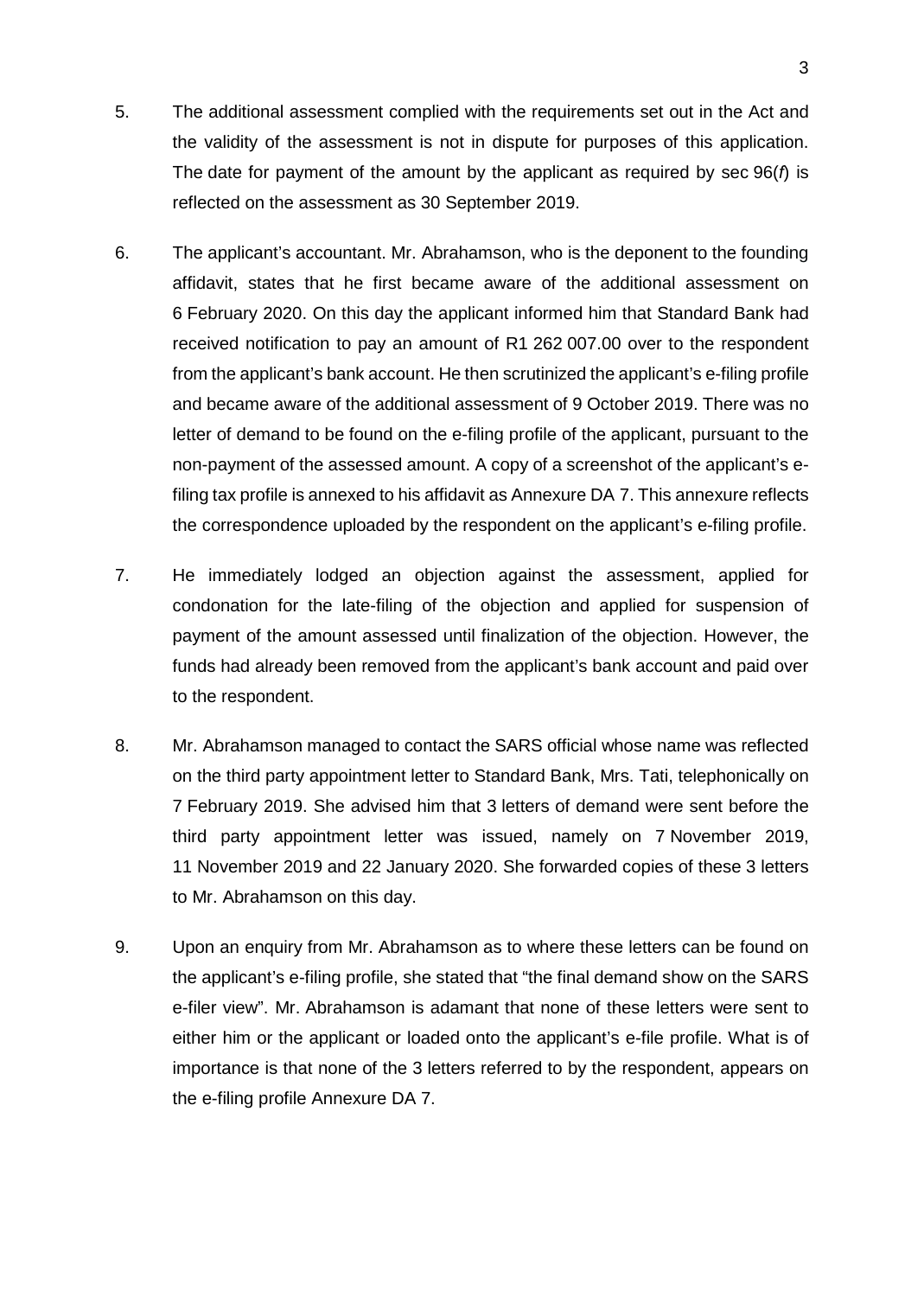- 10. The next day Mr. Abrahamson contacted a Mrs. Cambell, an employee of the respondent at their call centre, to ascertain where he could locate the letters on the applicant's e-filing profile. Mrs. Cambell advised him that there was no letter of demand uploaded on the applicant's e-filing profile. He was given a reference number for this call and challenged the respondent in the founding affidavit to obtain a transcription of this phone call, as he was aware that all calls to the call centre were recorded. The respondent does not deal with the telephonic discussion with Mrs. Campbell in its replying affidavit, safe for making the denial that the contents falls within the deponent's personal knowledge.
- 11. The applicant approached its legal advisors and a letter of demand for repayment of the amount paid over by Standard Bank in terms of the third party notice, was sent on 10 February 2020. Nothing came of this demand and the application was launched, initially as an urgent application. The matter was found not to be urgent and postponed to the ordinary opposed motion roll.

### **SECTION 179 OF THE ACT**

- 12. The notice issued to Standard Bank requiring it to make payment of the amount to the respondent from the applicant's bank account, was done in terms of the provisions of section 179 of the Act. This section gives a senior SARS official the authority to issue a notice to a person who holds or will hold any money for a taxpayer, requiring the person to pay the money to SARS in satisfaction of the taxpayer's outstanding tax debt.
- 13. Section 179 was amended in 2015 to include subsection (5) which states that such a notice *may only be issued* (my emphasis) after delivery to the tax debtor of a final demand for payment, which must be delivered at least 10 business days before the issue of the notice, and which demand must set out the recovery steps that SARS may take if the tax debt is not paid, as well as the available debt relief mechanisms under the Act in respect of recovery steps which may be taken under section 179.
- 14. The applicant contends that no final demand was delivered to the applicant prior to the issue of the notice to Standard Bank, furthermore, should the court find that a letter of demand was delivered to the applicant, the demand of 7 November 2019 was sent before the tax debt became payable and therefor it is null and void. The respondent relies on the final letter of demand dated 7 November 2019 as the letter of demand required by sec 179(5) delivered before the issue of the third party notice.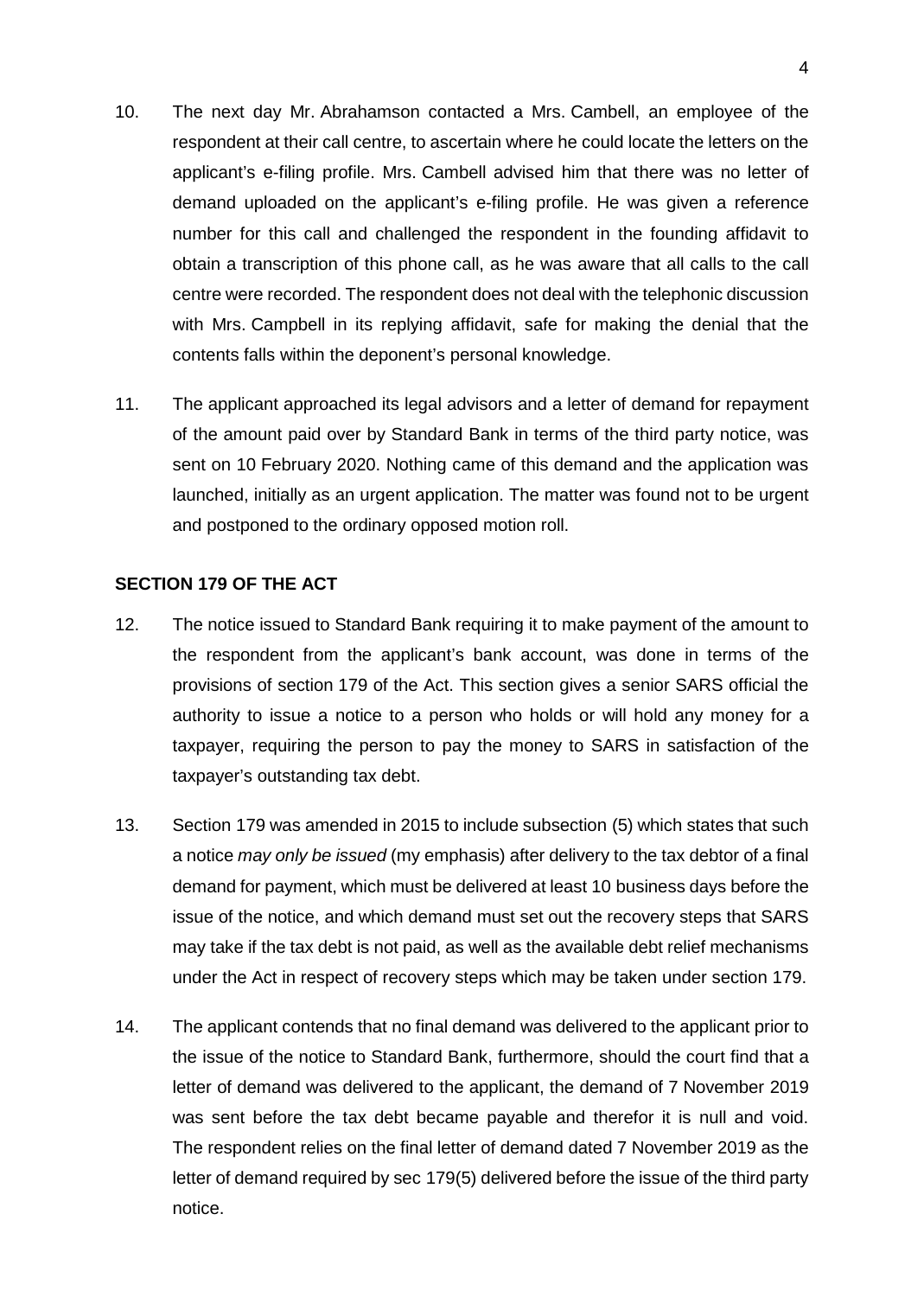#### **RESPONDENT'S VERSION**

- 15. The answering affidavit on behalf of the respondent is deposed to by Mrs. Tati, the same official who issued the notice to Standard Bank and with whom Mr. Abrahamson was in telephonic contact. Mrs. Tati denies that the respondent did not issue letters of demand and states that three letters were issued, namely on 7 September 2019, 11 September 2019 and again on 22 January 2020. A stated above, the respondent's counsel abandoned relying on the letters dated 11 September 2019 and 22 January 2020 and only relied on the letter dated 7 September 2019 as the demand letter referred to in section 179(5). The respondent's counsel quite correctly made this concession, as the letter of 11 September 2019 was merely a reminder and did not comply with the requirements as set out in section 179; and the letter of 22 January 2020 was not issued at least 10 business days before the notice to Standard Bank was issued on 3 February 2020 and therefore does not meet the requirements for a demand as per section 179. I will accordingly only deal with whether the letter of 7 September 2019 was delivered to the applicant in terms of the provisions of the Act.
- 16. Mrs. Tati's version with regard to the sending of the final demand letter varies in the affidavit deposed to by her. In par 15 of the replying affidavit she states that the Debt Management Division of SARS issued and sent the final demand to the Applicant through e-filing. In paragraph 86 she states that the applicant was provided with copies of the letters issued (this was on 6 February 2020 after Mr. Abrahamson made enquiries). She states that these are copies of the actual letters sent by SARS. This is repeated in paragraph 96 of the replying affidavit, In paragraph 103 the deponent states that she sent the letters of demand and in paragraph 107 she states that the letters are system generated and are on the SARS system. These paragraphs are all contradictory as to who actually sent the letters. Nowhere does Mrs. Tati state that she has personal knowledge that the letters were sent through e-filing, and no affidavit is annexed by a person who has personal knowledge thereof. The applicant denies that this letter is on the e-filing profile of the applicant and refers to a screenshot of the e-filing profile in support of this. The respondent fails to deal with this crucial allegation and does not annex a copy of the applicant's e-filing profile reflecting the presence of the letter. The respondent annexes Annexures SARS 4 and 5 to support its contention that the letters were delivered. The difficulty with these annexures lies therein that the respondent conceded that for electronic communication to be complete and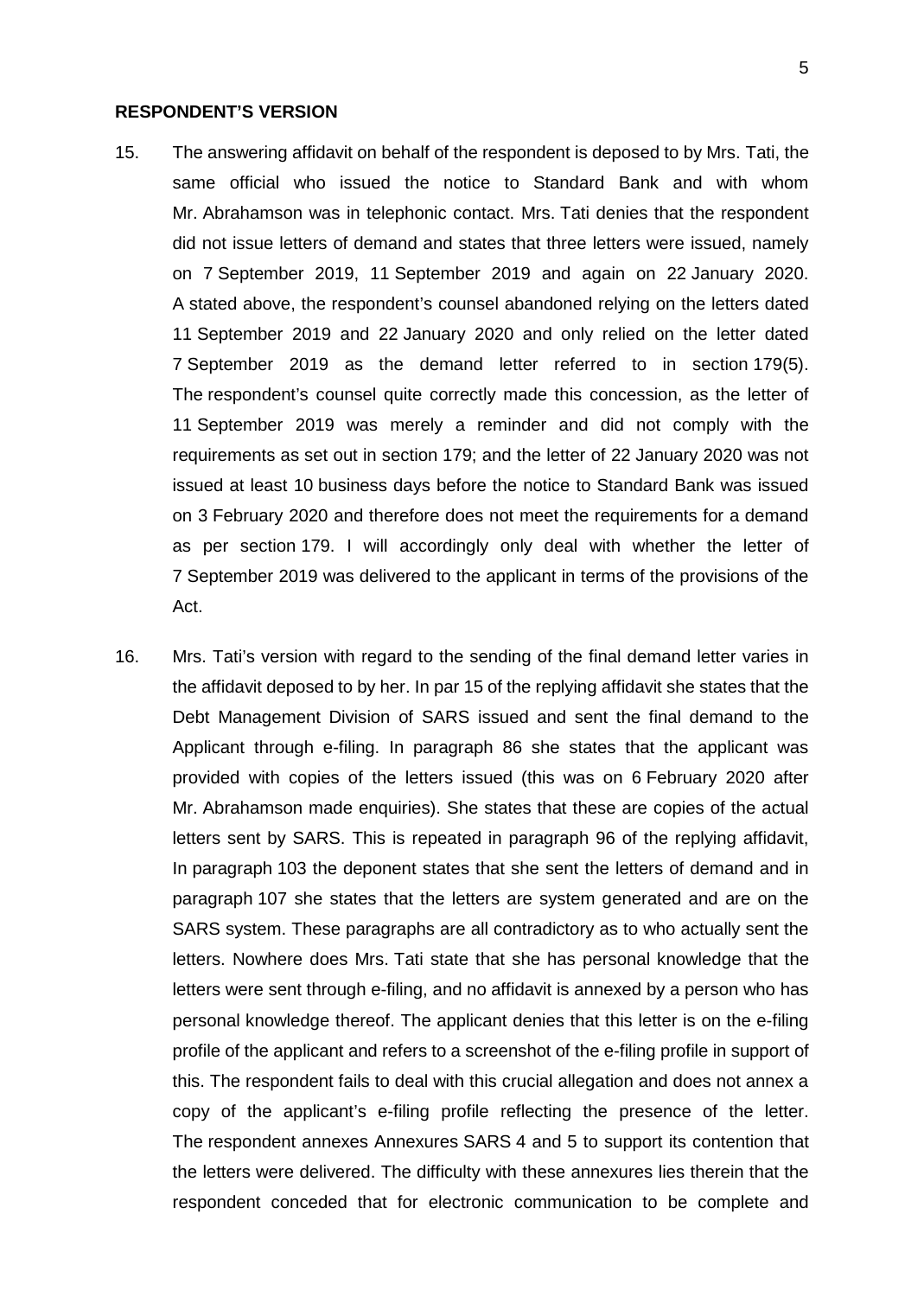regarded as delivered, the complete transaction must have been entered into the information system of SARS and correctly submitted by SARS to the electronic page of the registered user as is set out in Rule 3(2)(*b*)(ii) of the Rules for Electronic Communications issued in terms of the Act. The annexures SARS 4 and 5 do not counteract the applicant's contention that the letter/s were not on the applicant's electronic page. These annexures are merely copies of SARS service manager and at best show that the letters were created on the dates reflected.

17. It is not enough to proof the existence of a final letter of demand; the letter should be delivered to the taxpayer. The Rules for Electronic Communication prescribed in terms of the Act, state that an electronic filing transaction includes a communication in relation to payment made by SARS and other electronic communication that is capable of generation and delivery in a SARS electronic filing service. In terms of Rule 3(3) if an acknowledgment of receipt for the electronic communication is not received, the communication should be regarded as not delivered, except for an electronic filing transaction. It therefor follows that if the respondent did deliver the letter of demand via the applicant's e-filing profile, it will be deemed to have been delivered. The respondent accordingly only needs to show that the demand was delivered via the electronic e-filing profile of the taxpayer, once it was challenged by the applicant that these documents do not appear on the e-filing page of the taxpayer. It should have been relatively simple for the respondent to furnish proof that the letter does appear on the e-filing system, but this was not done. Furthermore, the respondent chose not to deal with the allegation by Mr. Abrahamson that he had a conversation with Mrs. Cambell and that she confirmed that the letters were not on the applicant's e-filing profile. The applicant's version that the letters were not sent on the dates reflected therein remains accordingly unchallenged, and there can be no bona fide dispute of fact on this point. When the facts averred are such that the disputing party must necessarily possess knowledge of them and be able to provide an answer (or countervailing evidence) if they be not rue or accurate but instead of doing so: rests his case on a bare or ambiguous denial. the court will generally have difficulty in finding that the test is satisfied.<sup>[1](#page-5-0)</sup> I accordingly find that no letter of demand was delivered to the applicant herein.

<u>.</u>

<span id="page-5-0"></span><sup>1</sup> Wihtman t/a JW Construction v Headfour (Pty) Ltd and another 2008 (3) 371 (SCA)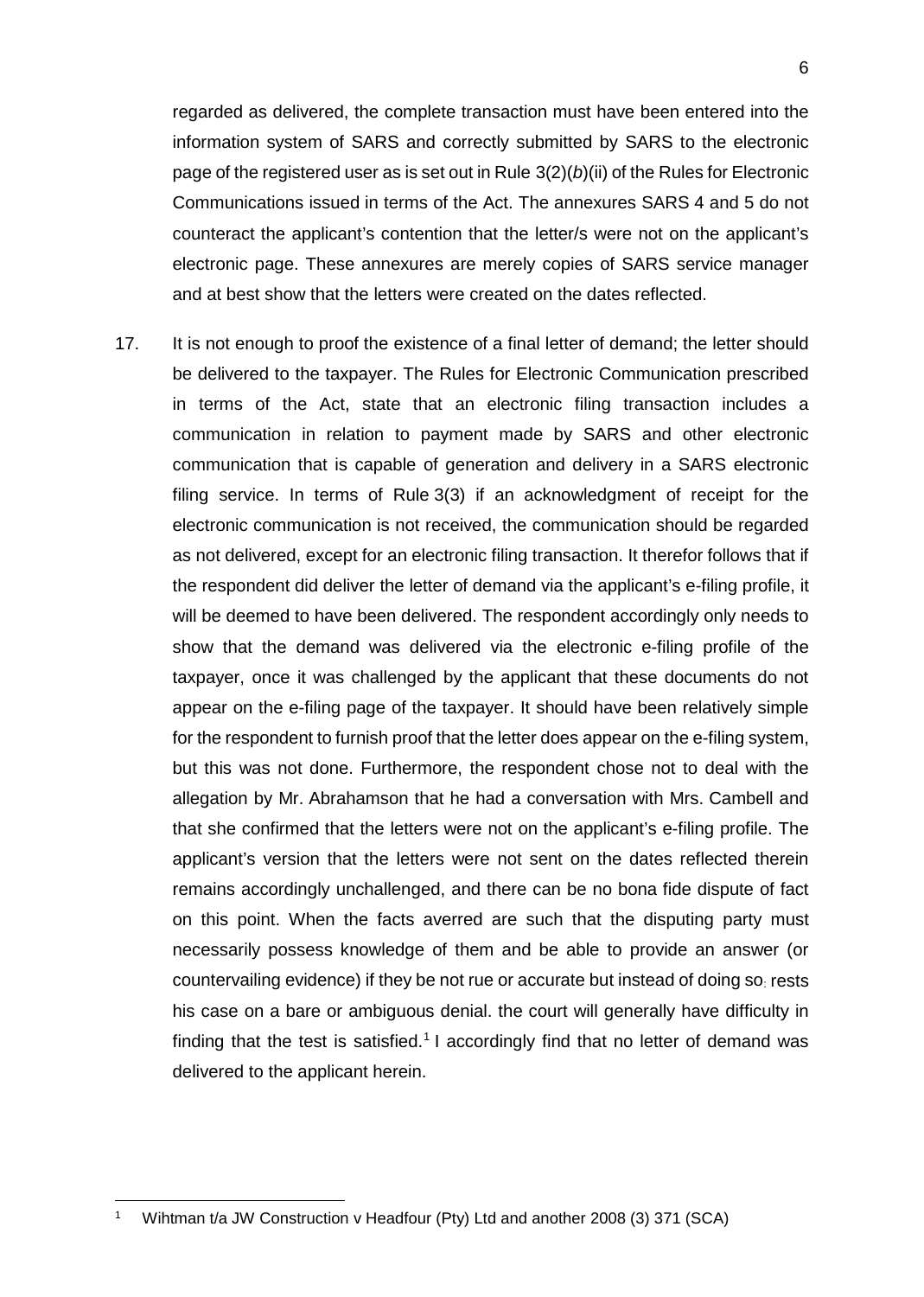## **RECOVERY OF TAX IN TERMS OF THE ACT**

- 18. The respondent is a creature of statute and is given wide powers for the recovery of tax debts by the provisions of the Tax Administration Act, more specifically in Chapter 11 of the Act. The circumstances when and requirements of validity in exercising these powers are described in a peremptory manner in the Act.
- 19. Section 96(*f*) provides that a notice of assessment issued to the taxpayer must state the date for paying the amount assessed. In terms of section 162 tax must be paid by the day and at the place notified by SARS. It is common cause that the date for payment reflected on the additional assessment, was 30 November 2019.
- 20. The letter of demand of 7 November 2019 (which is the only letter that the respondent still relies on) was before the due date for payment in terms of the assessment, and accordingly also before the respondent could demand payment of the assessed amount, which was not yet payable. Part D of Chapter 10 of the Act deals with "Collection of Tax Debt from Third Parties" section 179 falls hereunder and states the following:

**"179 Liability of third party appointed to satisfy tax debts.**—(1) A senior SARS official may authorise the issue of a notice to a person who holds or owes or will hold or owe any money, including a pension, salary, wage or other remuneration, for or to a taxpayer, requiring the person to pay the money to SARS in satisfaction of the *taxpayer's outstanding tax debt."*

(my emphasis)

<u>.</u>

- 21. It is accordingly clear that the section deals with a scenario where there is an outstanding debt by the taxpayer, which in this instance, was not the position as at 7 November 2019 — the taxpayer would only have an outstanding debt after the due date of payment, namely 30 November 2019. Respondent's counsel conceded that on this date there was not yet an outstanding tax debt owed by the applicant.<sup>[2](#page-6-0)</sup> In accordance with the *contra fiscum* rule the words "outstanding debt" must be construed against the respondent. The letter of demand dated 7 November 2019 was accordingly premature and therefore not lawful.
- 22. Subsection (5) to section 179 was introduced by an amendment to the Act in 2015. Prior to this amendment, there was no obligation on SARS to deliver a demand for an outstanding debt before issuing a third-party notice. The context of this

<span id="page-6-0"></span><sup>&</sup>lt;sup>2</sup> Oceanic Trust Co v The Commissioner for the South African Revenue Services 74 SATC 127 at pars 80 – 82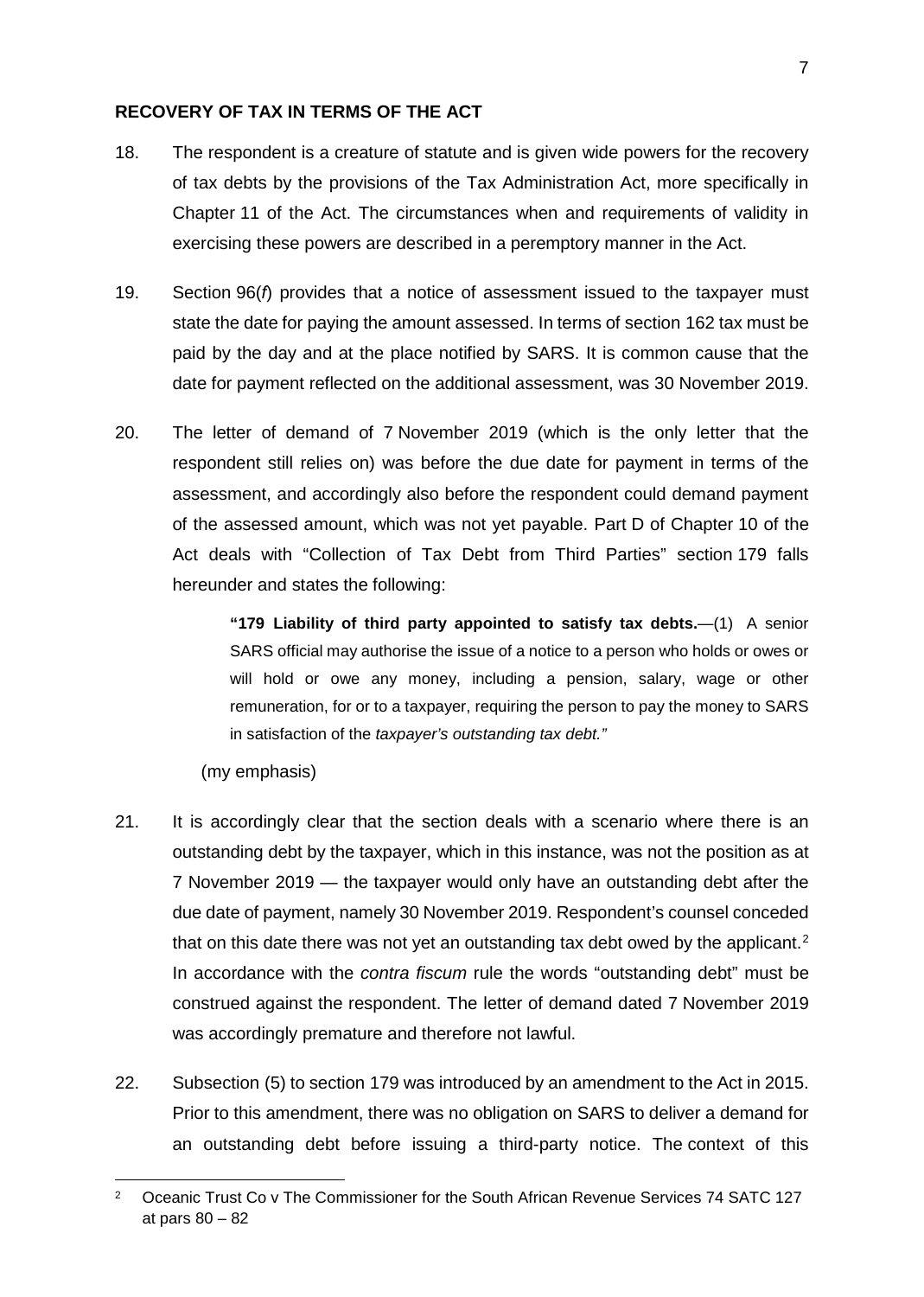amendment is that the respondent may only use the method in sec 179 to obtain payment through a third party if it complies with the provisions of the requirements of the section. The wording of section 179(5) is unambiguous and clear – the notice to a third party "may only be issued after delivery of a final demand for payment which must be delivered at least 10 business days before the issue of the notice....". This is a peremptory requirement before the step can be taken to issue a third party notice for recovery of an outstanding tax debt.

- 23. The notice issued to the third party in terms of section 179(1) does not comply with the peremptory qualification as set out in subsection 5, in that the notice was issued in the absence of a letter of demand delivered to the applicant is required. The notice issued is therefor unlawful and declared null and void.
- 24. A finding that a legislative provision is peremptory is not the end of the matter. The Court must further enquire whether it was fatal that it had not been complied with. The Appellate Division as it then was laid down the test as "ln deciding whether there has been compliance with the object sought to be achieved by the injunction and the question of whether this object has been achieved, are of importance". [3](#page-7-0)
- 25. Once it is established that a legislative provision is peremptory and the question arises whether exact compliance therewith is required, the answer is sought in the purpose of the statutory requirement which is to be found ascertained from its language read in the context of the status as a whole.<sup>[4](#page-7-1)</sup>
- 26. The respondent's counsel argued that the court should not order the applicant to repay the amount to the applicant, in view of the fact that there is an outstanding tax debt at present even if the assessment has been objected to. The objection against an assessment does not suspend the payment of an assessment. The argument was that this will serve no purpose as the respondent can then merely again take steps for the recovery of the outstanding debt. I was referred to the Oceanic Trust matter referred to supra in support of this. It is so that there is still a tax debt owing by the applicant, but this cannot detract from the invalidity of the notice that was issued. At the time of the Oceanic Trust judgment supra, the Act had not yet been amended and section 179(5) had not yet been introduced. The introduction of this section was clearly done to limit the powers of SARS in

<u>.</u>

<span id="page-7-0"></span><sup>&</sup>lt;sup>3</sup> Maharaj and others v Rampersad 1964 (4) SA 638 (a) at 646C<br><sup>4</sup> Ex parte Mothulboe 1996 (4) SA 1131 (T) at 1137H - 1137RE

<span id="page-7-1"></span><sup>4</sup> Ex parte Mothulhoe 1996 (4) SA 1131 (T) at 1137H – 11378F